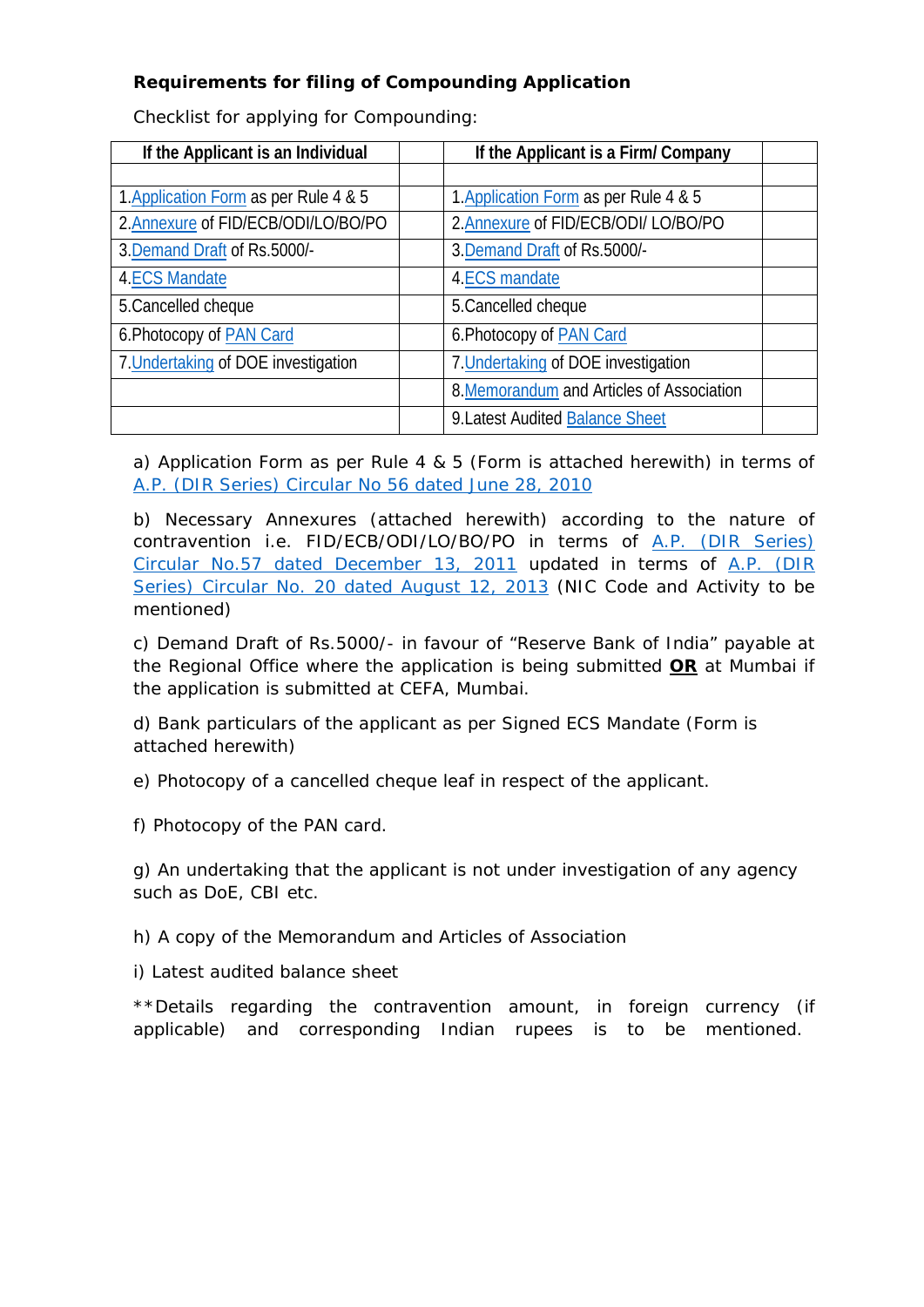#### **Form**

### (See Rule 4 or 5)

### (To be filled in duplicate and shall be accompanied by certified copy of the Memorandum issued)

- 1. Name of the applicant (in BLOCK LETTERS)
- 2. Full address of the applicant (including Phone and Fax Number)
- 3. Whether the applicant is resident in India or resident outside India [Please refer to Section 2(v) of the Act]
- 4. Name of the Adjudicating Authority before whom the case is pending
- 5. Nature of the contravention [according to sub-section (1) of Section 13]
- 6. Brief facts of the case
- 7. Details of fee for application of compounding
- 8. Any other information relevant to the case

I/We declare that the particulars given above are true and correct to the best of my/our knowledge and belief and that I/We am/are willing to accept any direction/order of the Compounding Authority in connection with compounding of my/our case.

Dated: Case of the Applicant of the Applicant of the Applicant of the Applicant of the Applicant of the Applicant of the Applicant of the Applicant of the Applicant of the Applicant of the Applicant of the Applicant of the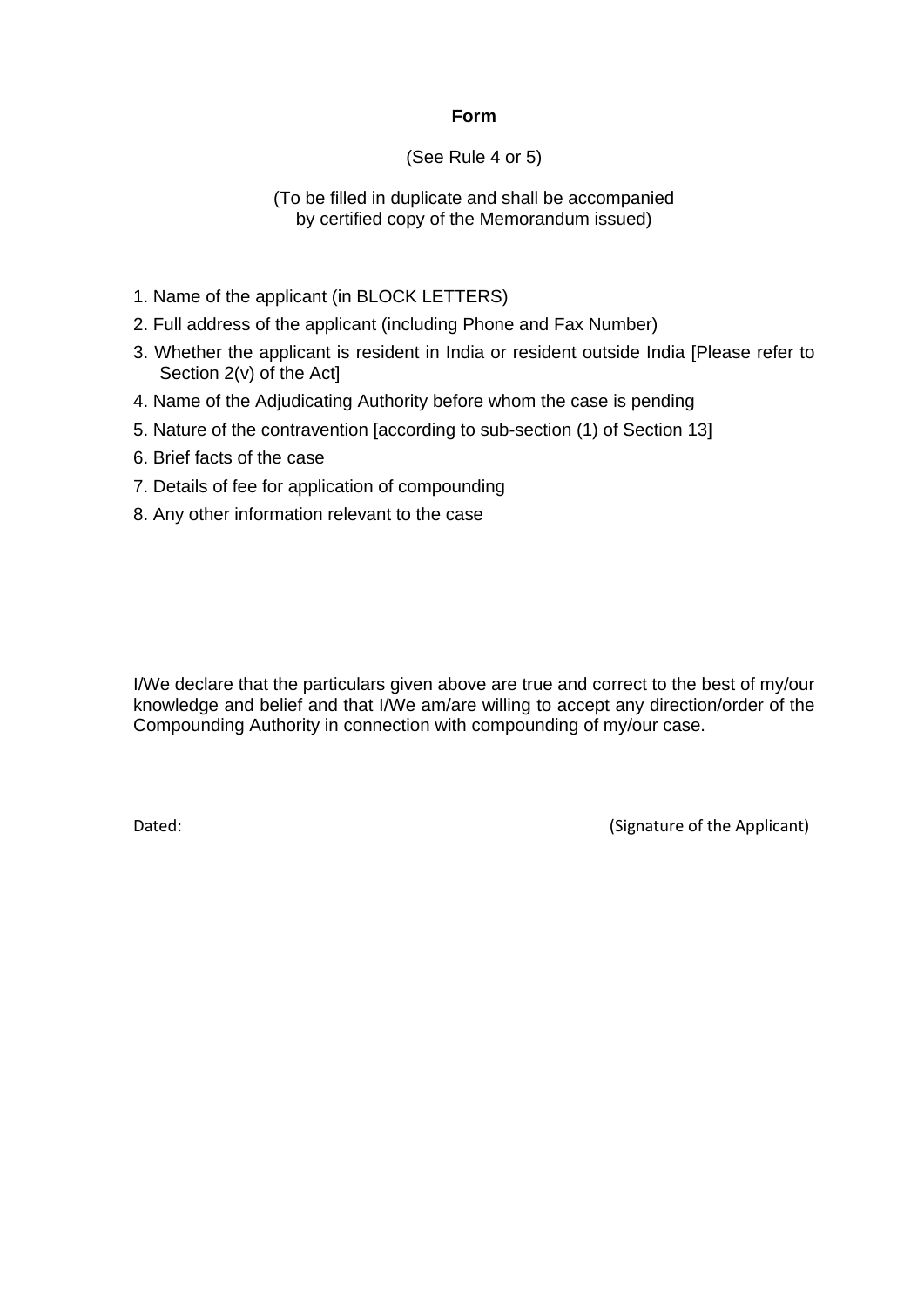### **Details to be furnished along with application for compounding of contravention relating to Foreign Direct Investment in India**

- $\Box$  Name of the applicant
- $\Box$  Date of incorporation
- $\Box$  Income-tax PAN
- $\Box$  Nature of activities under taken (Please give NIC code 2008)
- $\Box$  Brief particulars about the foreign investor
- $\overline{\Box}$  Details of foreign inward remittances received by Applicant Company from date of incorporation till date

### **Table A**

| SI.No. | Name of<br>Remitter | Total<br>Amount<br>(INR) | Date of<br>Receipt | Reported to<br>RBI on* | Delay if<br>any |
|--------|---------------------|--------------------------|--------------------|------------------------|-----------------|
|        |                     |                          |                    |                        |                 |
|        | Total               |                          |                    |                        |                 |

\* date of reporting to RBI and not AD

### **Table B**

| Name of<br>Investor | Date of<br>allotment<br>of shares | Number of<br>shares<br>allotted | Amount for<br>which<br>shares<br>allotted | Date of<br>reporting to<br>RBI* | Delay if<br>any |
|---------------------|-----------------------------------|---------------------------------|-------------------------------------------|---------------------------------|-----------------|
|                     | Total                             |                                 |                                           |                                 |                 |

\* date of reporting to RBI and not AD

### **Table C**

| SI. | <b>Name</b>    | Total           | Date of | <b>Excess</b>                 | Date of                                    | Amount   | <b>RBI</b>                        |
|-----|----------------|-----------------|---------|-------------------------------|--------------------------------------------|----------|-----------------------------------|
| No. | of<br>Remitter | Amount<br>(INR) | Receipt | share<br>application<br>money | refund of<br>share<br>application<br>money | in forex | approval<br>letter<br>and<br>date |
|     |                |                 |         |                               |                                            |          |                                   |
|     | Total          |                 |         |                               |                                            |          |                                   |

# **Table D**

Authorised Capital

| SI.<br>No. | Date | Authorised<br>Capital | With<br>effect<br>from | Date of<br><b>Board</b><br>meeting | Date of<br>filing with<br><b>ROC</b> |
|------------|------|-----------------------|------------------------|------------------------------------|--------------------------------------|
|            |      |                       |                        |                                    |                                      |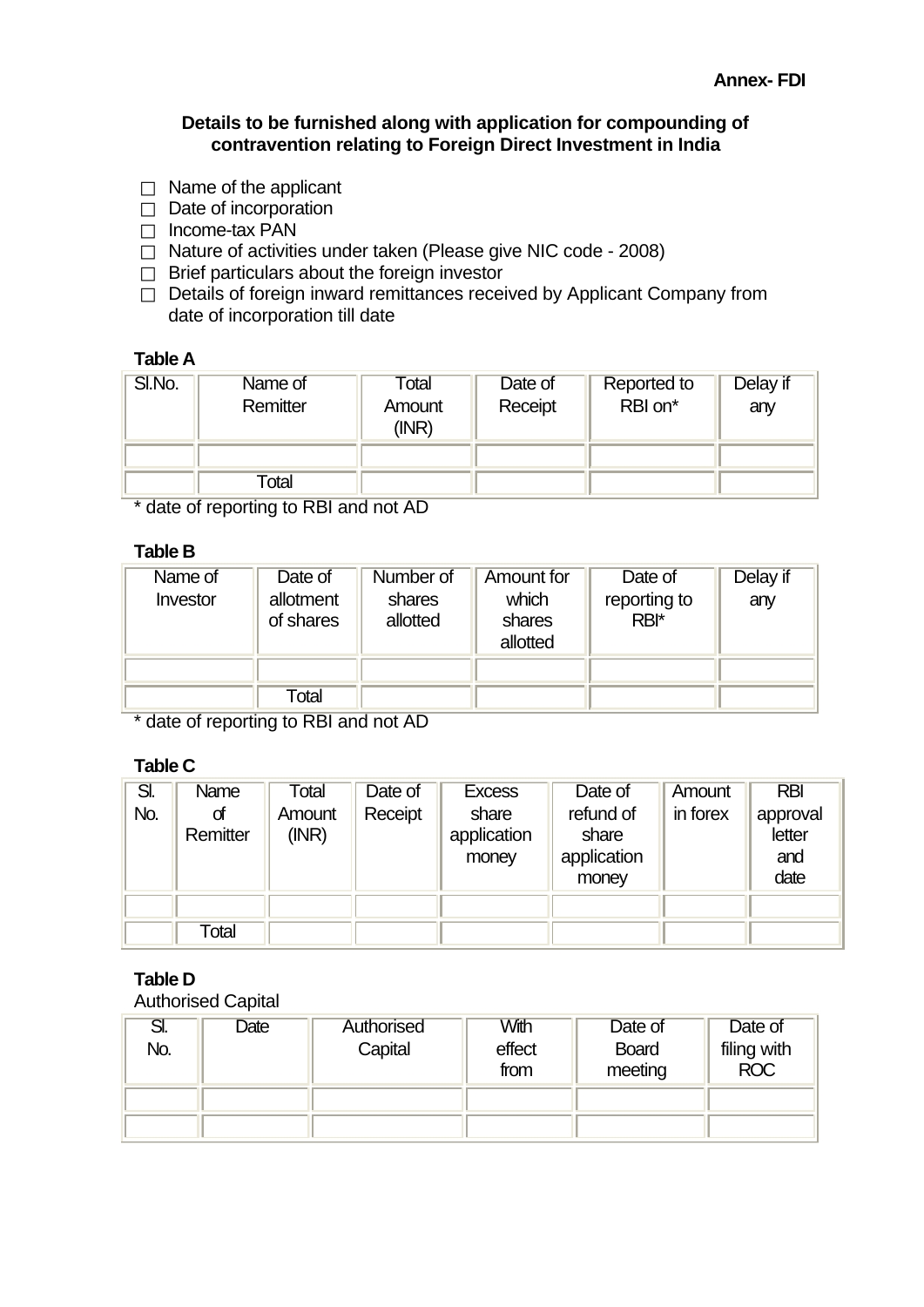# $A = B + C$

Please give supporting documents

Table A- Copies of FIRC with date stamp of receipt at RBI

Table B- Copies of FCGPR with date stamp of receipt at RBI

Table C - letter seeking refund/ allotment of shares- approval letter from RBI A2 form

- Copies of Balance Sheet during the period of receipt of share application money and allotment of shares
- $\Box$  Nature of contravention and reasons for the contravention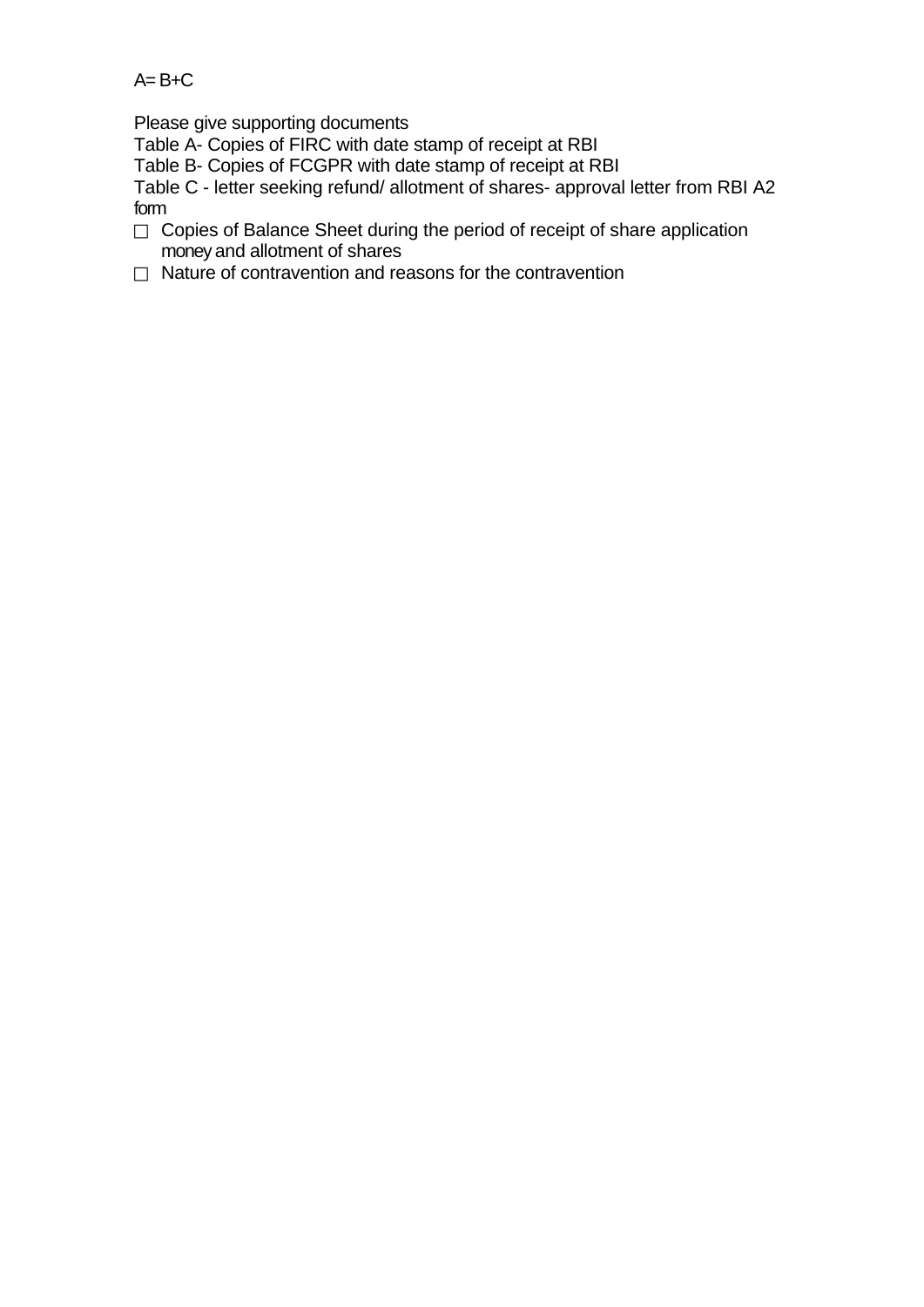# **Details to be furnished along with application for compounding of contravention relating to External Commercial Borrowing**

**Annex- ECB** 

- $\Box$  Name of the applicant
- $\Box$  Date of incorporation
- $\Box$  Income-tax PAN
- $\Box$  Nature of activities under taken (Please give NIC code 2008)
- $\Box$  Brief particulars about the foreign lender
- $\Box$  Is the applicant an eligible borrower?
- $\Box$  Is the lender eligible lender?
- $\Box$  Is the lender an equity holder?
- $\Box$  What is the level of his holding at the time of loan agreement?
- $\Box$  Details of ECB
- $\Box$  Date of Loan agreement
- $\Box$  Amount in Foreign Currency and Indian Rupee
- $\Box$  Rate of interest
- $\Box$  Period of loan
- $\Box$  Repayment particulars

Details of drawdown

| Date of draw<br>down | <b>Amount in Foreign</b><br>Currency | Amount in INR |
|----------------------|--------------------------------------|---------------|
|                      |                                      |               |

- $\Box$  Details of LRN Number- application and receipt
- $\Box$  Details of ECB 2 returns submitted; Period of return: Date of submission
- $\Box$  Details of Utilization of ECB in Foreign Currency and Indian Rupee
- $\Box$  Nature of contravention and reasons for the contravention
- $\Box$  All supporting documents may be submitted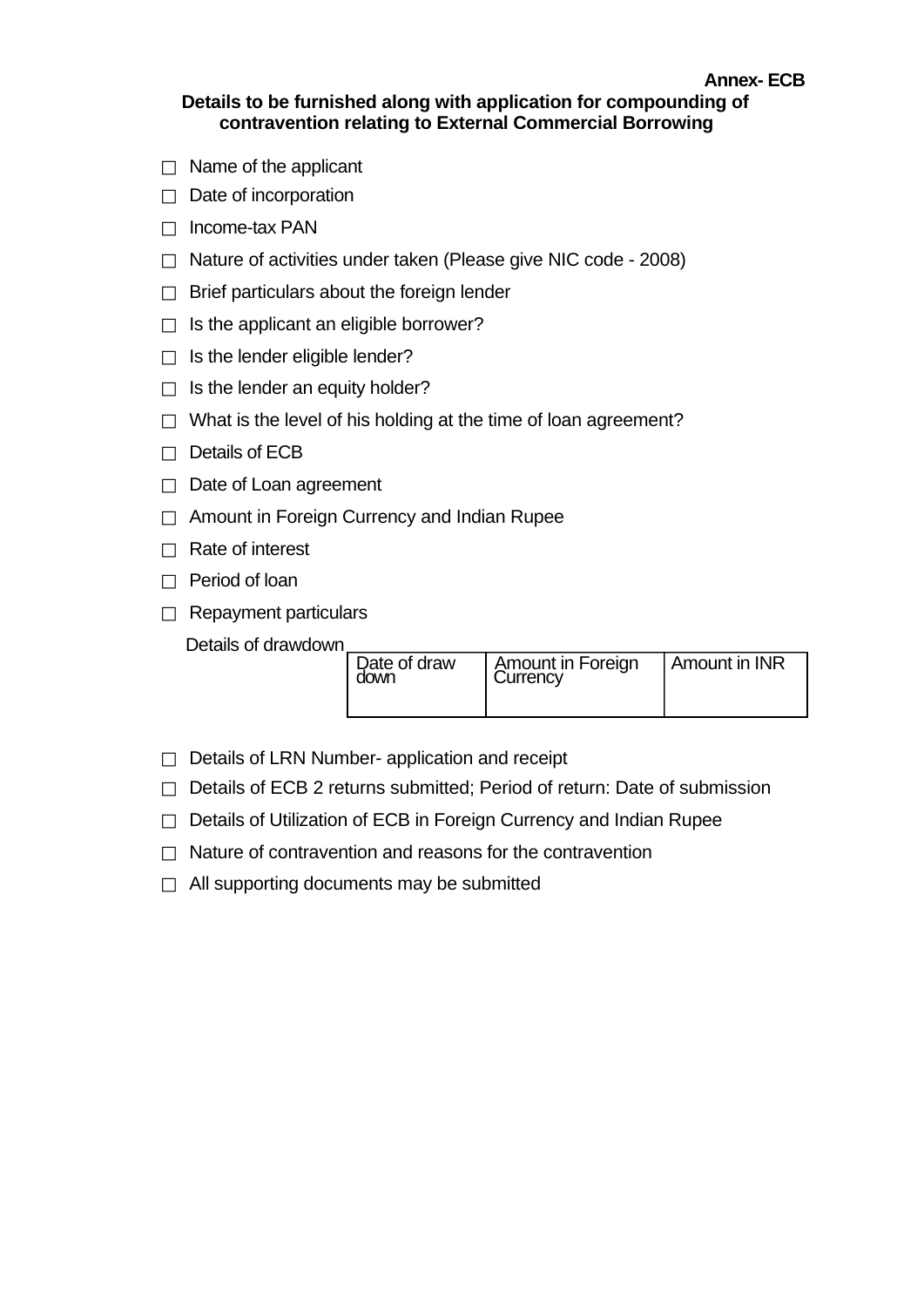- $\Box$  Name of the applicant
- $\Box$  Date of incorporation
- $\Box$  Income-tax PAN
- $\Box$  Nature of activities under taken (Please give NIC code 2008)
- $\Box$  Name of Overseas entity
- $\Box$  Date of incorporation of overseas entity
- $\Box$  Nature of activities under taken by overseas entity
- □ Nature of entity- WOS/JV
- $\Box$  Details of remittance sent-Date of remittance; Amount in FCY and INR
- $\Box$  Details of other financial Commitment
- $\Box$  Details of UIN applied and received
- $\Box$  Date of receipt of share certificate
- $\Box$  Approval of other regulators if required
- $\Box$  Details of APRs submitted: For the period ended; date of submission
- $\Box$  Nature of contravention and reasons for the contravention
- $\Box$  All supporting documents may be submitted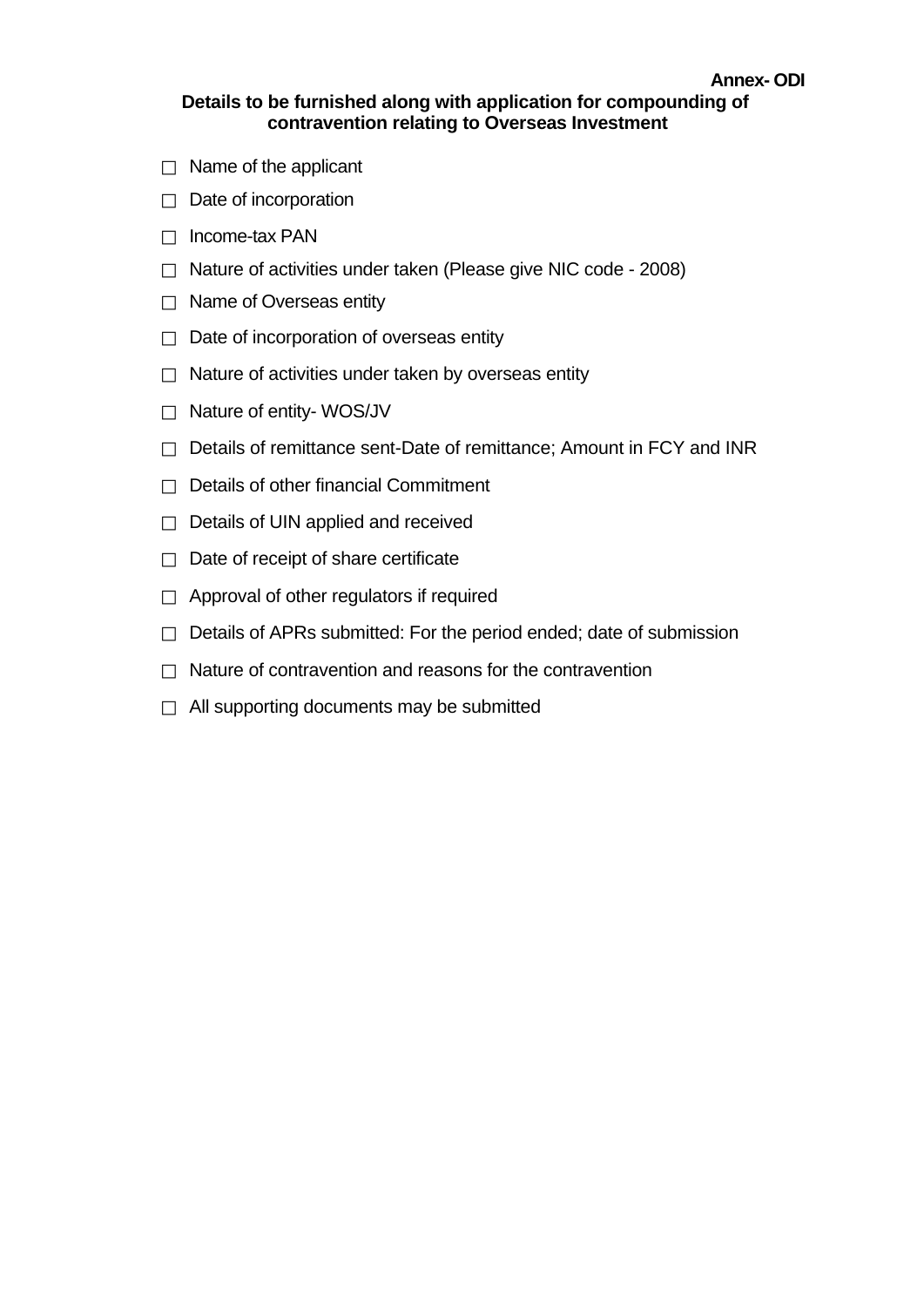### **Annex- Branch Office / Liaison Office**

### **Details to be furnished along with application for compounding of contravention relating to Branch/Liaison Office in India**

- $\Box$  Name of the applicant
- $\Box$  Date of incorporation
- $\Box$  Income-tax PAN
- $\Box$  Nature of activities under taken (Please give NIC code 2008)
- Date of approval for opening of Liaison Office/ Branch Office
- $\Box$  Validity period of the approval
- $\Box$  Income and expenditure of the LO/BO
- $\Box$  Dates of submission of Annual activity Certificates
- $\Box$  Nature of contravention and reasons for the contravention
- $\Box$  All supporting documents may be submitted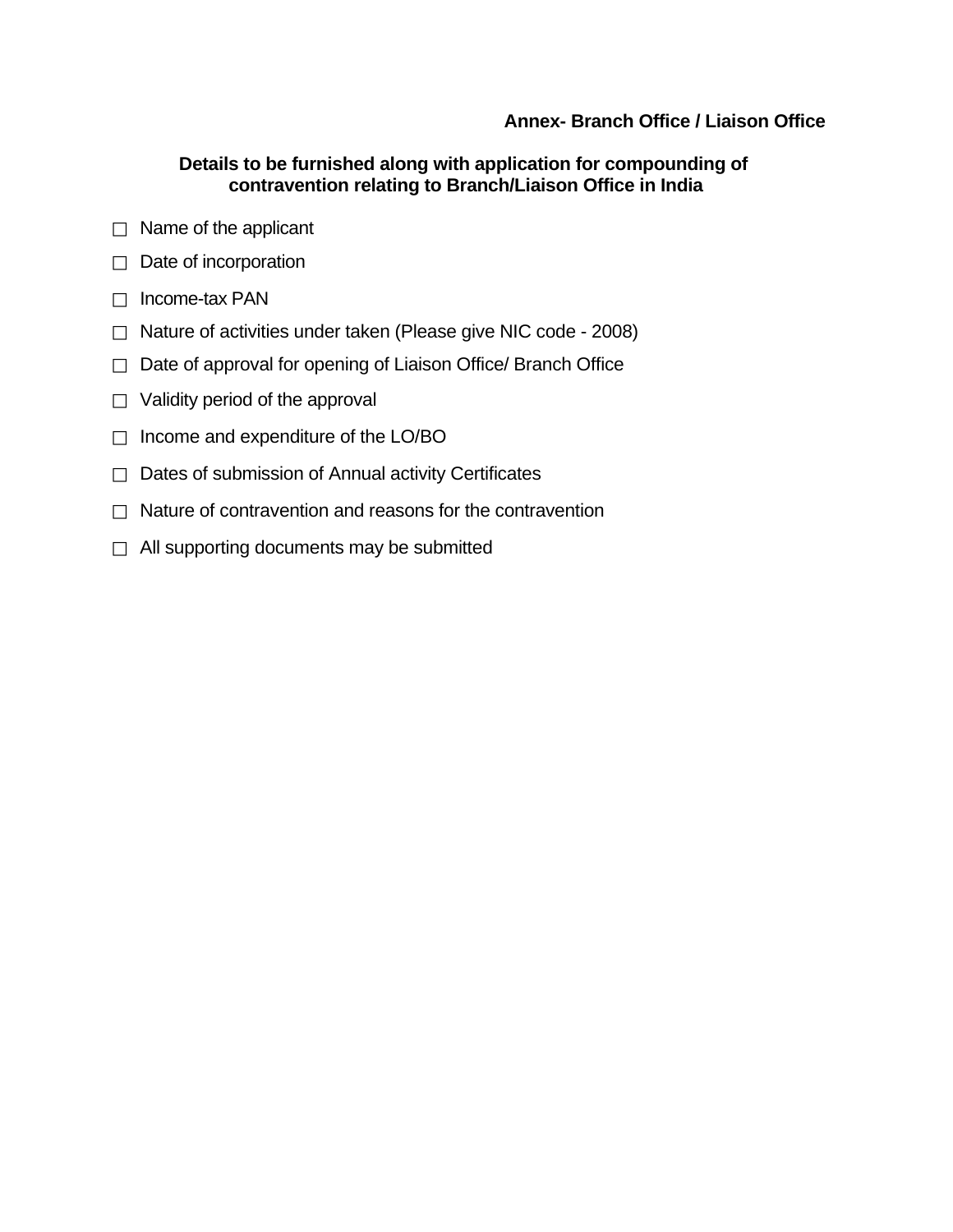### **UNDERTAKING**

### **( On the letterhead of the applicant )**

\* I/We \_\_\_\_\_\_\_\_\_\_\_\_\_\_\_\_\_ (Name of the applicant) hereby confirm/declare that I/we am/are not under any enquiry/investigation/adjudication by any agency such as Directorate of Enforcement, CBI etc as on the date of this application.

I/We further undertake to inform to the Compounding Authority / Reserve Bank of India immediately, in writing, if any enquiry/investigation/adjudication proceedings are initiated by any agency against me/us at any time hereafter but on or before the date of issuance of the compounding order in respect of the compounding application filed by me/us.'

#### OR

\*I/We \_\_\_\_\_\_\_\_\_\_\_\_\_\_\_\_\_ (Name of the applicant) hereby confirm/declare that I/we am/are or was/were under enquiry/investigation/adjudication by any agency such as Directorate of Enforcement, CBI etc. and the details are given in the Annex.

I/We further undertake and confirm that no appeal has been filed by me/us under section 17 or section 19 of FEMA, 1999.

( \* Strike out one)

Signature of the authorised signatory